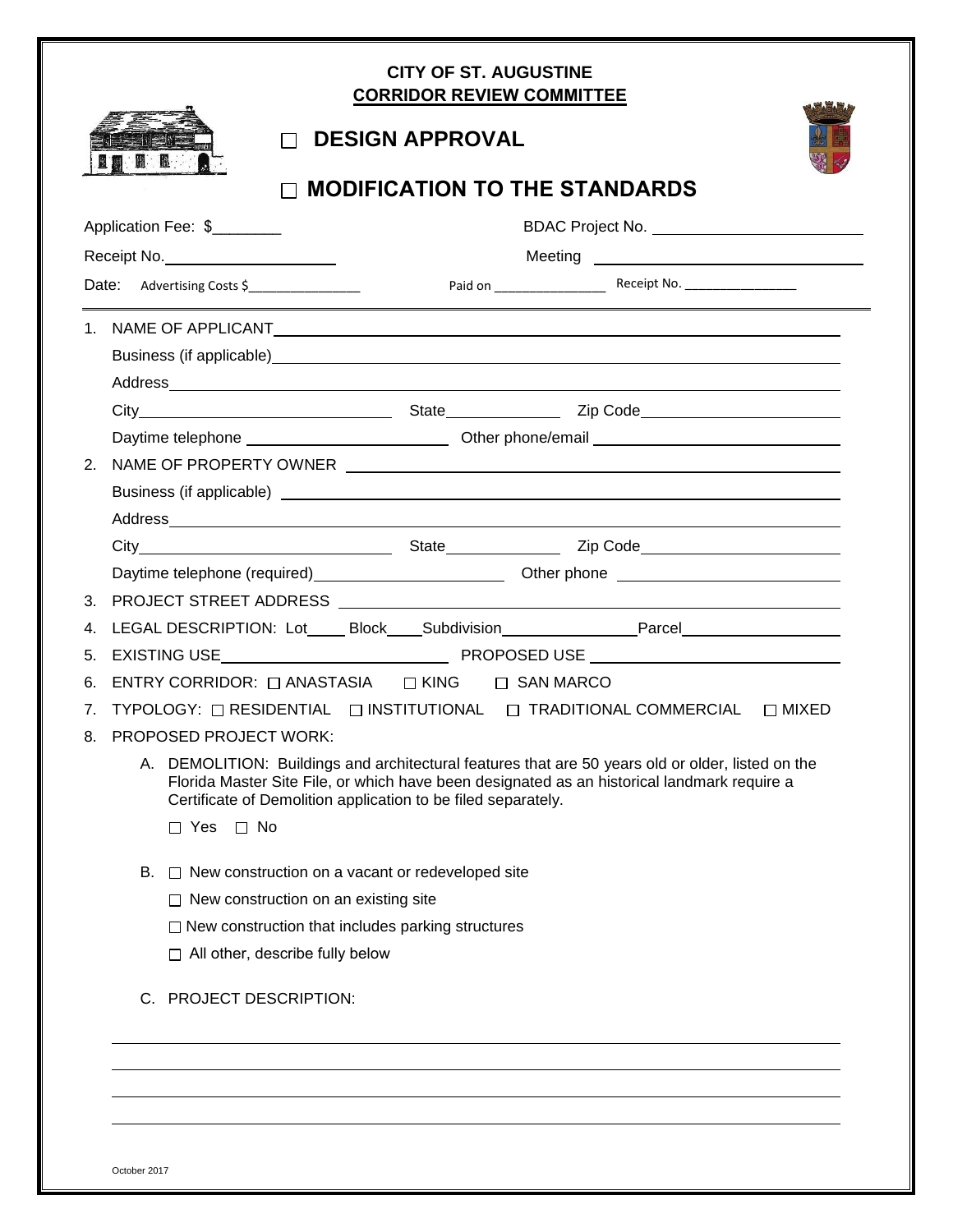*Complete #9 only if seeking a modification*

- 9. Modification of the Design Standards :
	- A. Section(s) of the Design Standards applicable to the Modification(s):
	- B. DESCRIBE THE MODIFICATION AND WHY IT IS NECESSARY:

C. DESCRIBE HOW THE MODIFICATION IS CONSISTENT WITH THE INTENT OF THE DESIGN STANDARDS AND THE CHARACTER OF THE CORRIDOR:

*Note that the applicant is responsible for presenting evidence sufficient to satisfy the applicable criteria*

#### 10. AGREEMENT

If the applicant is different than the property owner, the application must be signed by both parties. A letter of authorization signed by the property owner must be submitted in absence of the property owner's signature or where an authorized agent signs in lieu of the property owner.

*In filling out this application, I understand that it becomes part of the Public Record of the City of St. Augustine and hereby certify that all information contained herein is accurate to the best of my knowledge.*

*I further understand that if this application is approved, I am required to obtain other development approvals, archaeological review, and a building permit as necessary prior to starting project work and that the costs of newspaper notices and surrounding notices to property owners will be assessed by the City and must be paid prior to the issuance of a development permit.*

*Once the hearing date has been set and a legal notice has been published or posted, the applicant must be prepared to present the request at the scheduled hearing date. Subsequent hearings requiring re-notice as a result of the applicant postponing or re-scheduling any hearing will also be assessed to the applicant.*

| PRINT APPLICANT'S NAME<br><u> 1989 - John Stein, september 1989 - John Stein, september 1989 - John Stein, september 1989 - John Stein, se</u> |      |
|------------------------------------------------------------------------------------------------------------------------------------------------|------|
| SIGNATURE OF APPLICANT<br><u> 1989 - John Stein, markin sammen som starte starte starte starte starte starte starte starte starte starte s</u> | DATE |
| PRINT OWNER'S NAME                                                                                                                             |      |
| SIGNATURE OF OWNER                                                                                                                             | DATE |

Florida Statute 286.0105 states that a person appealing any decision by this board at any meeting regarding this application may need a verbatim record of the proceedings which includes testimony and evidence upon which the appeal is to be based.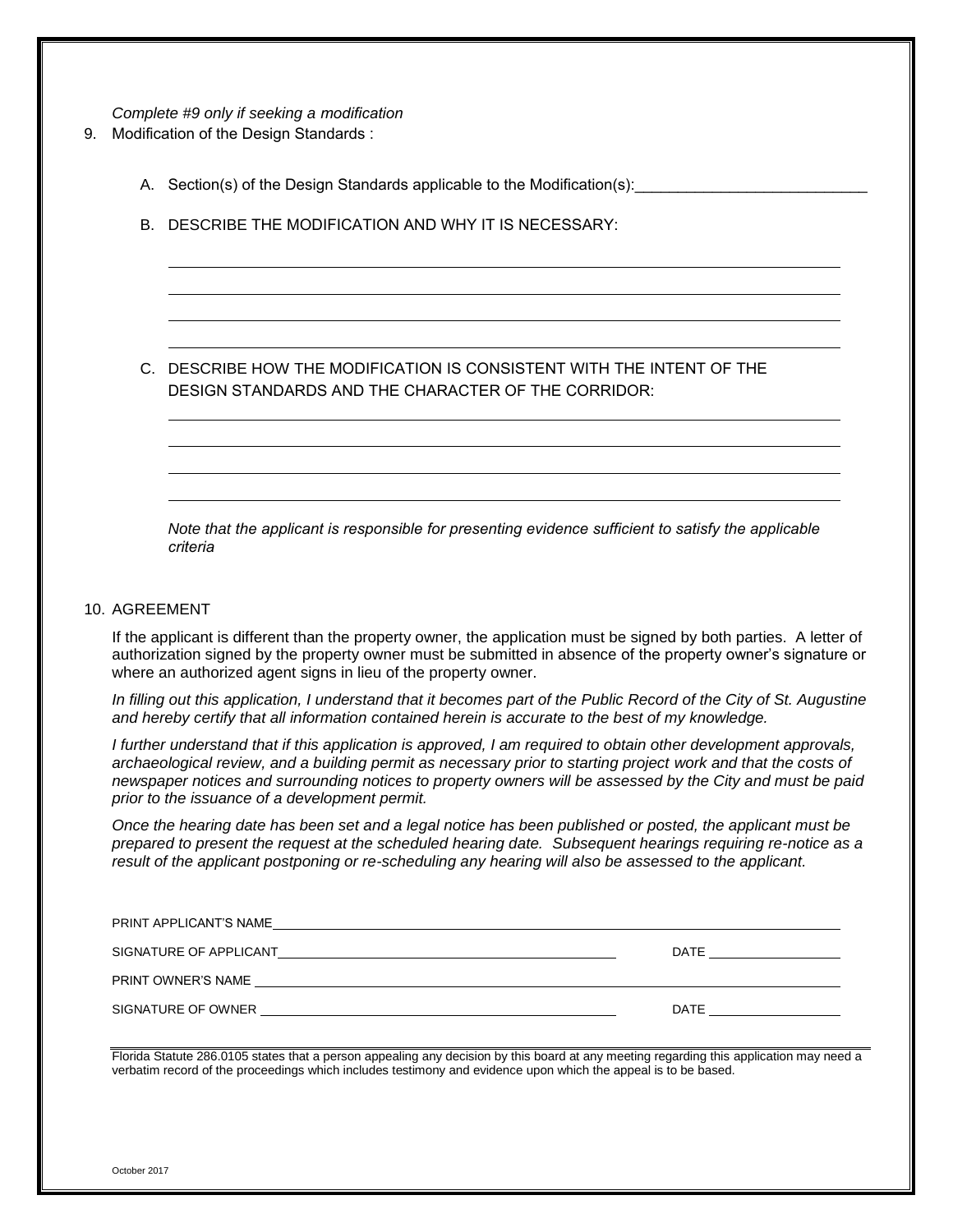### **COMPLETENESS REVIEW CHECKLIST**

A Design Approval and/or a Modification application and related plans shall be submitted as required for review and approval by the Corridor Review Committee for exterior alterations and new construction associated with any property in a designated entry corridor area (Anastasia Boulevard, King Street, San Marco Avenue). All proposed work items shall be reviewed for consistency and compliance with the Design Standards for Anastasia Boulevard, King Street, or San Marco Avenue as applicable. Please consult our website for digital versions of these documents or visit the Planning and Building Department to view a hardcopy during business hours. Relevant information necessary for this application shall include but not be limited to the below items depending on the scope and scale of the project and as referenced in the "Plan Requirements" section of the Design Standards. The minimum application requirements for each scope of work are indicated below. Discuss the project with Planning Staff if the project is unique and needs to be addressed in a different manner. Applications must be sufficiently complete at the time of submittal or will be advertised as incomplete and may be delayed. Minor details may be submitted up to 10 days before the meeting to the Planning and Building Department and the CRC will determine if additional materials may be presented at the meeting.

### INITIAL CONFIRMING YOU HAVE READ AND UNDERSTAND THE ABOVE STATEMENTS

|                                     |                                      | *The below is a list of requirements based upon the scope of work. To be completed by planning staff*                                                                                                                                                                                                                                                                                                                              |
|-------------------------------------|--------------------------------------|------------------------------------------------------------------------------------------------------------------------------------------------------------------------------------------------------------------------------------------------------------------------------------------------------------------------------------------------------------------------------------------------------------------------------------|
| 뜸                                   | <u>Need</u>                          | <u>N/A</u><br>П<br>PHOTOGRAHS OF ANY EXISTING CONDITIONS (SITE, BUILDING, FEATURES)                                                                                                                                                                                                                                                                                                                                                |
|                                     |                                      | ROOFS AND ROOFING (sheathing, framing, chimneys, dormers, cupola, parapet, cornice, eave, bracket, drainage system, etc.)                                                                                                                                                                                                                                                                                                          |
| <u>ОК</u><br>$\Box$                 | Need<br>$\Box$<br>П                  | <u>N/A</u><br>□Brochure or sample of proposed roof surface including applicable colors, patterns, material, texture<br>□Scaled drawing of existing and proposed conditions                                                                                                                                                                                                                                                         |
|                                     |                                      | <b>EXTERIOR FINISHES</b> (wood siding and decorative features, masonry surfaces and features, stucco)                                                                                                                                                                                                                                                                                                                              |
| ок<br>П<br>$\overline{\phantom{0}}$ | $\frac{Need}{\prod}$<br>$\Box$       | □ Brochure or sample of proposed finish including applicable colors, patterns, material, texture, dimensions of reveals,<br>mortar width/color as applicable<br>□ Scaled drawing of existing and proposed conditions                                                                                                                                                                                                               |
|                                     |                                      |                                                                                                                                                                                                                                                                                                                                                                                                                                    |
|                                     |                                      | <b>PORCHES, DECKS, BALCONIES</b> (including loggias/colonnades, porch enclosures, associated decorative features)                                                                                                                                                                                                                                                                                                                  |
| $\frac{\text{OK}}{\Box}$<br>П       | <b>Need</b><br>П<br>$\Box$<br>П      | □Scaled site plan showing the building and existing or proposed porch/deck/balcony and property lines if applicable<br>□Scaled elevation(s) showing the building and existing or proposed porch/deck/balcony<br>□Scaled detail of existing or proposed porch/deck/balcony showing material, construction detail, finish details                                                                                                    |
|                                     | <b>AWNING/CANOPY</b>                 |                                                                                                                                                                                                                                                                                                                                                                                                                                    |
| $\frac{\text{OK}}{\Box}$<br>Ō<br>Ē  | <b>Need</b><br>$\Box$<br>$\Box$<br>П | □Scaled site plan showing the building and existing or proposed awning/canopy location and property lines if applicable<br>□Scaled elevation(s) showing the building façade and existing or proposed awning/canopy<br>□Scaled detail of existing or proposed awning/canopy showing shape, placement, color, and construction details to<br>include supporting structure, framing, hardware, and anchors/attachment details         |
|                                     |                                      | <b>EXTERIOR DOORS</b> (door openings, doors, screen doors, trim and details such as transoms, sidelights, hoods, hardware)                                                                                                                                                                                                                                                                                                         |
| OK<br>O<br>Ē                        | Need<br>П<br>$\Box$<br>П             | N/A<br>□Scaled elevation(s) showing the building façade and existing or proposed door<br>□ For new openings and new construction include a scaled wall section<br>□Brochure, sample, or scaled drawing of proposed door(s) including material, all dimensions, finish, glazing, hardware                                                                                                                                           |
|                                     |                                      | <b>WINDOWS</b> (windows, shutters, and other associated features)                                                                                                                                                                                                                                                                                                                                                                  |
| $\Box$<br>Ħ                         | Need<br>П<br>$\Box$<br>П             | N/A<br>□ For new openings and new construction include a scaled wall section with proposed window<br>□ Brochure or sample showing the material, window type, all dimensions and profiles, finish, glazing, and hardware<br>□Scaled elevation of existing and proposed window; a "typical" elevation can be used if multiple windows are affected as<br>long as the existing and proposed conditions are identical at each location |
|                                     |                                      | FOUNDATION (replacement, infill, alteration including elevation)                                                                                                                                                                                                                                                                                                                                                                   |
| Ë<br>币                              | Need<br>$\Box$<br>П                  | N/A<br>□Scaled site plan showing building footprint and extent of existing and proposed foundation wall/piers/slab or infill<br>□Material sample, scaled detail drawing, and/or brochure showing the proposed material(s), colors, finish, pattern, and<br>construction details                                                                                                                                                    |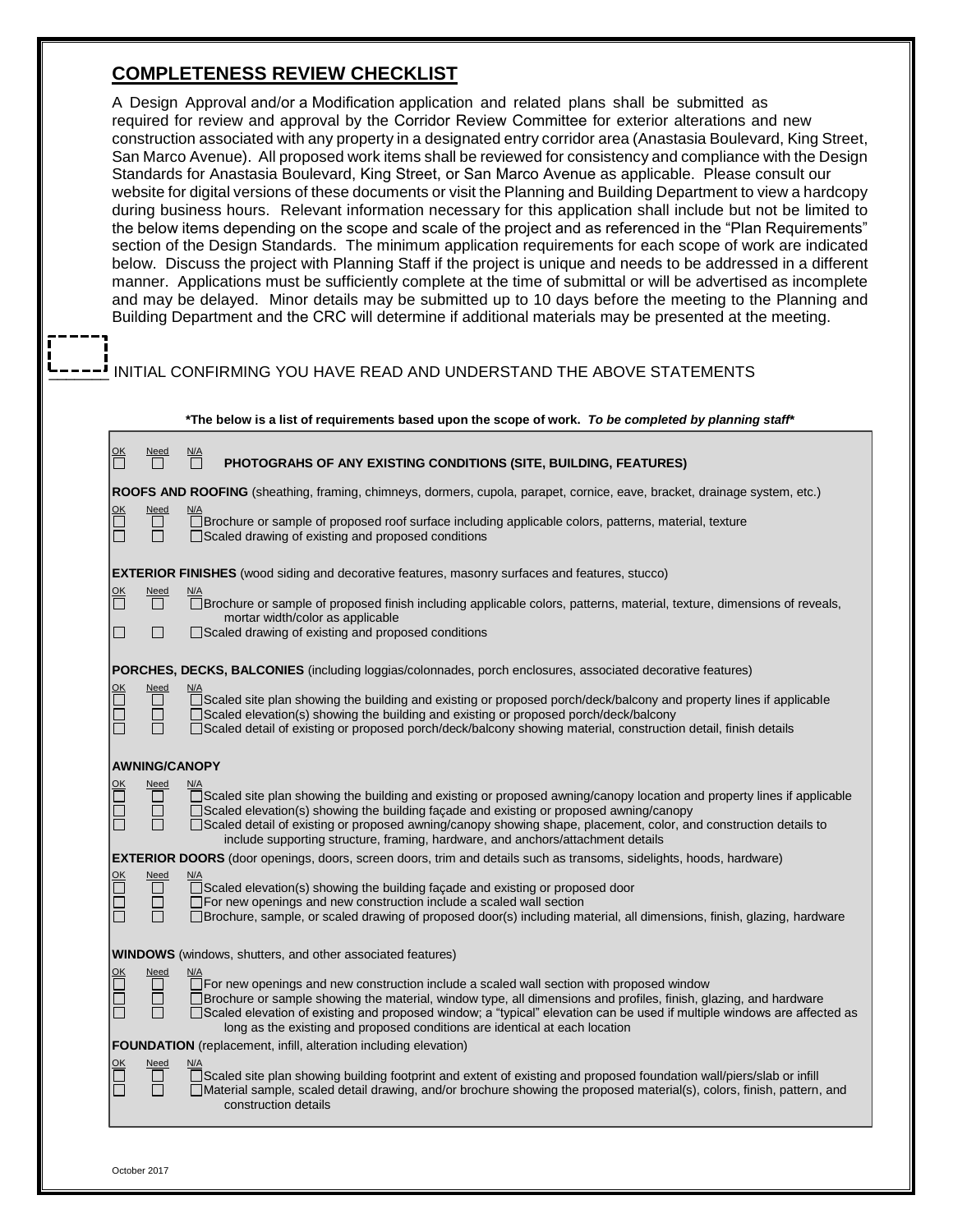|                              |                                | *The below is a list of requirements based upon the scope of work. (To be completed by planning staff)*                                                                                                                                                                                                                                                                                                                                                                                                                                                                                                                                                                                                                                                                                                                                                                     |
|------------------------------|--------------------------------|-----------------------------------------------------------------------------------------------------------------------------------------------------------------------------------------------------------------------------------------------------------------------------------------------------------------------------------------------------------------------------------------------------------------------------------------------------------------------------------------------------------------------------------------------------------------------------------------------------------------------------------------------------------------------------------------------------------------------------------------------------------------------------------------------------------------------------------------------------------------------------|
| <u>ОК</u>                    | Need                           | <b>EXTERIOR ELECTRICAL/MECHANICAL</b> (light fixtures, vents, utilities, pool systems, vending)<br>N/A                                                                                                                                                                                                                                                                                                                                                                                                                                                                                                                                                                                                                                                                                                                                                                      |
|                              |                                | □ Brochure, sample, or scaled drawing showing the materials, light intensity and source, hardware, colors/finish<br>□ For new equipment, scaled drawing showing proposed project with context site and/or building                                                                                                                                                                                                                                                                                                                                                                                                                                                                                                                                                                                                                                                          |
|                              |                                | <b>FENCES/WALLS/GATES</b>                                                                                                                                                                                                                                                                                                                                                                                                                                                                                                                                                                                                                                                                                                                                                                                                                                                   |
| $\frac{OK}{\Box}$            | $\frac{\text{Need}}{\Box}$     | N/A<br>□Scaled site plan showing the property line, building footprints, sidewalks, driveways and other major site features and<br>proposed fence/wall (smaller projects may not require a scaled site plan like short extensions of existing<br>fences/walls)                                                                                                                                                                                                                                                                                                                                                                                                                                                                                                                                                                                                              |
|                              | $\mathsf{L}$                   | □Drawing of proposed fence/wall/gate showing material, finish, height, spacing distance, shapes, patterns, hardware,<br>construction section                                                                                                                                                                                                                                                                                                                                                                                                                                                                                                                                                                                                                                                                                                                                |
|                              |                                | PARKING, LANDSCAPE OR OTHER SITE FEATURE (plant materials, sidewalk, driveway, fountain, pool, ramp, trellis, well)                                                                                                                                                                                                                                                                                                                                                                                                                                                                                                                                                                                                                                                                                                                                                         |
| 쁚                            | <b>Need</b><br>П               | <u>N/A</u><br>□Scaled site plan showing the property line, building footprints, sidewalks, driveways and other major site features and<br>proposed feature (smaller projects may not require a scaled site plan if limited to a small area)                                                                                                                                                                                                                                                                                                                                                                                                                                                                                                                                                                                                                                 |
| H                            | П                              | □Details of proposed features including material, finish, height, spacing, shapes, patterns, hardware, construction details<br>such as a section drawing                                                                                                                                                                                                                                                                                                                                                                                                                                                                                                                                                                                                                                                                                                                    |
|                              | ⊔<br>П                         | $\Box$ Plant material list with identification, quantity, size at planting and maturity, spacing<br>$\Box$ Irrigation plan                                                                                                                                                                                                                                                                                                                                                                                                                                                                                                                                                                                                                                                                                                                                                  |
|                              |                                | <b>NEW CONSTRUCTION</b>                                                                                                                                                                                                                                                                                                                                                                                                                                                                                                                                                                                                                                                                                                                                                                                                                                                     |
| $\frac{\text{OK}}{\text{U}}$ | <b>Need</b><br><b>DOODOODO</b> | N/A<br>□ Photographs of existing site area within view of proposed construction with context area<br>□ Scaled site plan showing the property line and existing site features like buildings, sidewalks, driveways<br>□ Scaled site plan showing the property line and proposed construction<br>□Scaled landscape plan<br>□Scaled elevation drawings showing existing building(s) and major site features<br>Scaled elevation drawings showing proposed building(s) and major site features<br>$\Box$ Wall sections<br>Refer to required details above for related roof, finishes, porches, doors, windows, foundation, electrical/mechanical<br>□Scaled elevation drawing (line drawing with minimal detail) showing the existing and proposed streetscape<br>□Scaled footprint diagram showing proposed building footprint(s) and surrounding existing building footprints |

CONTINUED

|  |  |  | ❖ Other details necessary for review: |  |  |
|--|--|--|---------------------------------------|--|--|
|--|--|--|---------------------------------------|--|--|

| Project number:__________________ |                                                                                                                                                                                                                                |  |
|-----------------------------------|--------------------------------------------------------------------------------------------------------------------------------------------------------------------------------------------------------------------------------|--|
|                                   | Date: the contract of the contract of the contract of the contract of the contract of the contract of the contract of the contract of the contract of the contract of the contract of the contract of the contract of the cont |  |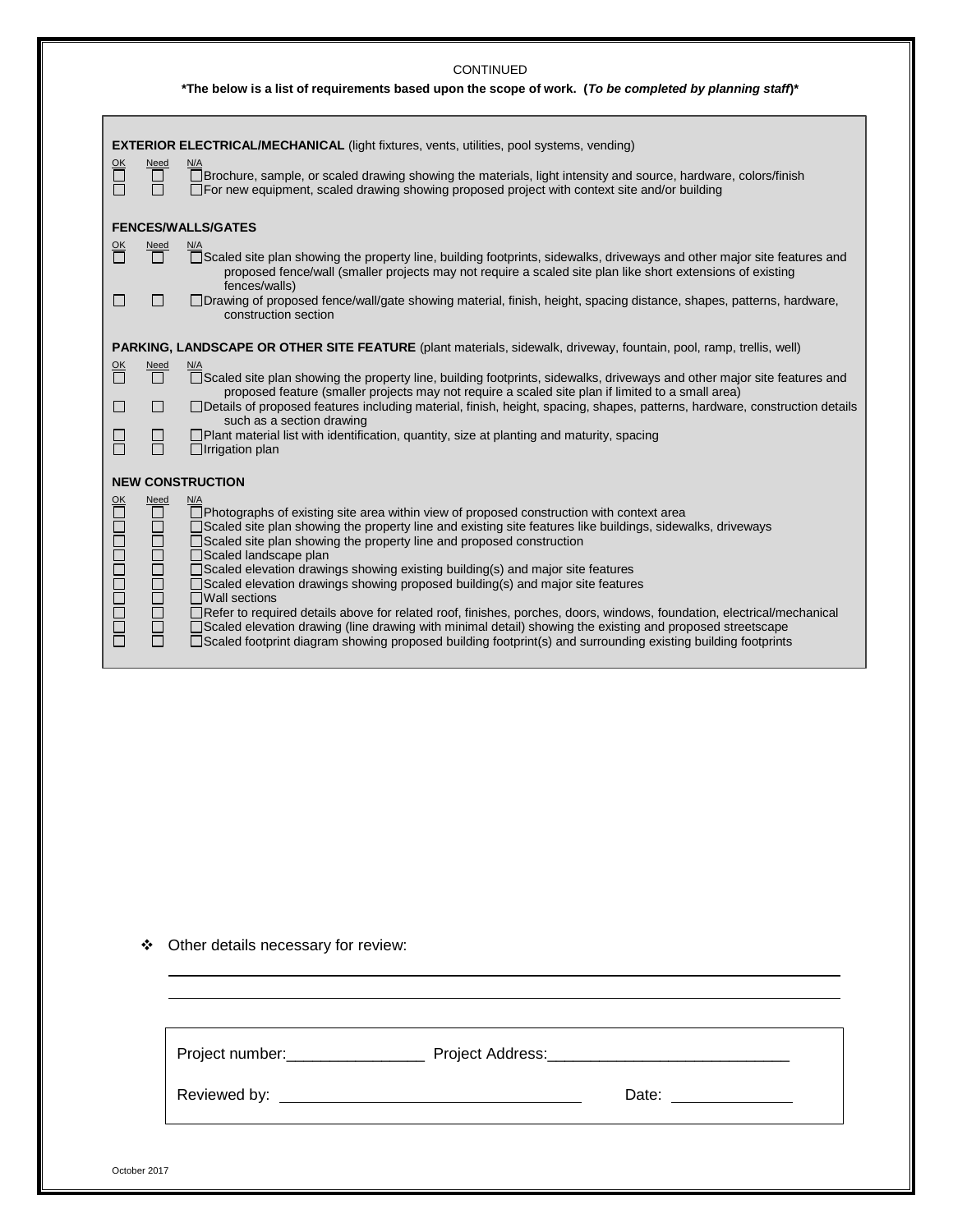# CRC APPLICATION FEE SCHEDULE

Corridor Review Committee fees are set by Resolution 2021-38 as follows:

| <b>Description of Work</b>                                                                    | <b>Fee Amount</b> |
|-----------------------------------------------------------------------------------------------|-------------------|
| Modification of the standards, neon or color lighting, review of non-preapproved colors, etc. | $$100.00 + ads$   |
| Preliminary Design Approval for development exceeding size in acres/gross floor area, and new | $$350.00 + ads$   |
| construction that includes structured parking                                                 |                   |
| Appeal of staff determination                                                                 | $$200.00 + ads$   |

"Note: The cost of newspaper advertisement and all notices to surrounding property owners will be assessed by the city, paid by the city and reimbursed by the applicant. All advertising costs must be paid prior to issuance of a development permit.

The applicant shall reimburse the City the mailing cost for all notices and for any subsequent hearings requiring re-notice as a result of the applicant postponing or re-scheduling of any hearing."

If a Credit Card Authorization Form is used for the payment of fees, the City will maintain the form and automatically charge additional advertising and noticing fees, once determined, to the credit-card account submitted.

By signing below, I acknowledge responsibility for both the initial application fee and any subsequent costs associated with legal advertising and/or noticing and understand that permits associated with my application may not be issued until such fees are paid.

I authorize the Planning and Building Department to maintain my payment information until a final cost for advertising and/or noticing is determined and charged. If a payment method otherthan Credit Card Authorization Form is used, I understand that I will be sent an invoice for the costs of advertising/noticing which must be paid prior to the issuance of any development permit related to my application. I am aware that I can request a copy of these fees and my receipt from Planning and Building Department Staff.

Project Address: \_\_\_\_\_\_\_\_\_\_\_\_\_\_\_\_\_\_\_\_\_\_\_\_\_\_\_\_\_\_\_\_\_\_\_\_\_\_\_\_\_\_\_\_\_\_\_\_\_\_\_\_\_\_\_\_\_\_\_\_\_

Applicant's Name: \_\_\_\_\_\_\_\_\_\_\_\_\_\_\_\_\_\_\_\_ Applicant's Signature: \_\_\_\_\_\_\_\_\_\_\_\_\_\_\_\_\_\_\_\_\_

Owner's Name: \_\_\_\_\_\_\_\_\_\_\_\_\_\_\_\_\_\_\_\_\_\_\_\_\_\_\_\_Owner's Signature: \_\_\_\_\_\_\_\_\_\_\_\_\_\_\_\_\_\_\_